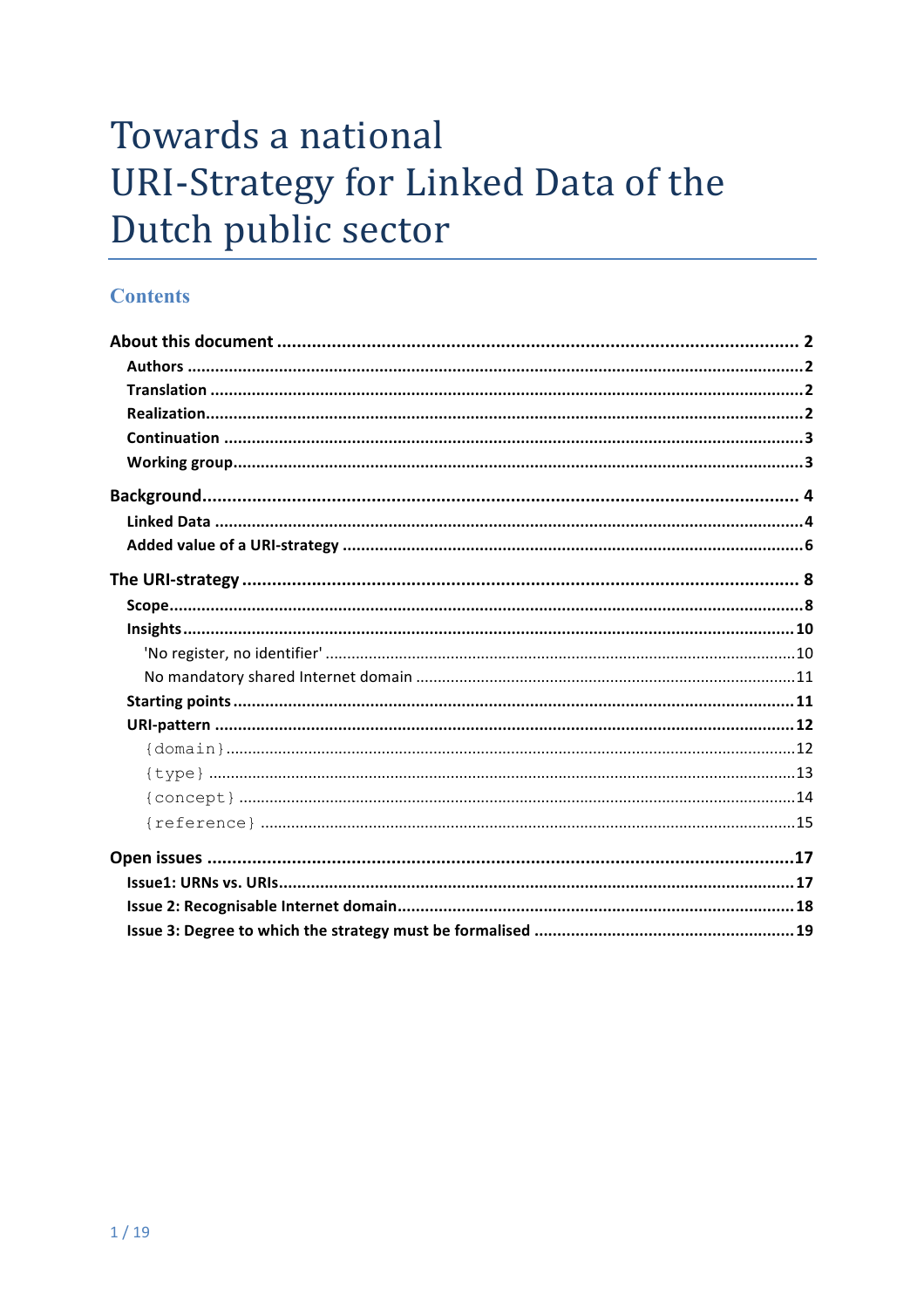# **About this document**

## **Authors**

- Hans Overbeek (KOOP) [1]
- Linda van den Brink (Geonovum) [2]

# **Translation**

• Nancy Christiaans, Nijmegen

This is a translation. The original text [29] is in Dutch.

#### **Realization**

This article was written further to the Pilot Linked Open Data (PiLOD) on the part of Geonovum in 2012 and 2013 [3]. It describes the insights as acquired by the 'Working group URI-strategy' within the action line 'Technology'. The working group was established for the purpose of examining whether a national URI-strategy for Linked Data of the Dutch public sector is useful and, if so, which ingredients should make up part of such a strategy. The members of the working group conclude that there is a need at numerous implementing authorities for guidelines for formulating URIs. Linked Data is a new field; it involves quite some complexity and includes cross-domain problems. Both technical as well as organizational. This document is not a URI-Strategy as yet, but it does provide an inventory of the issues and a few recommendations.

The most important sources of knowledge that the working group used, in order to come to this initial impulse to a national URI-strategy, are:

- The Inspire directive, which dictates a national strategy for URIs for geo-information, with the recommendation to link this geo-strategy to a generic national strategy [4]
- Designing URI sets for the UK Public Sector. A recommendation of the British government, who are considered frontrunners in the area of the publication of Linked Open Government-Data [5]
- 10 Rules for persistent URIs. A comprehensive EU report with comparable initiatives and a valuable overview of the most recent best-practices [6]

Numerous international experts in the sphere of Linked Data were present during the W3C workshop 'Open Data on the Web' [7]. We presented [9] a paper [8] during this workshop that contained our insights and questions. This resulted in valuable feedback, particularly on the part of Jeni Tennison [10], who contributed to the Linked Data guidelines of the British government. This alone demonstrates the importance of keeping up with European and other international developments. By participating in European and international programmes, we gain access to international knowledge and expertise, we stay abreast of the most recent insights and future developments and we can even influence the development of standards so that these develop themselves in keeping with the Dutch needs.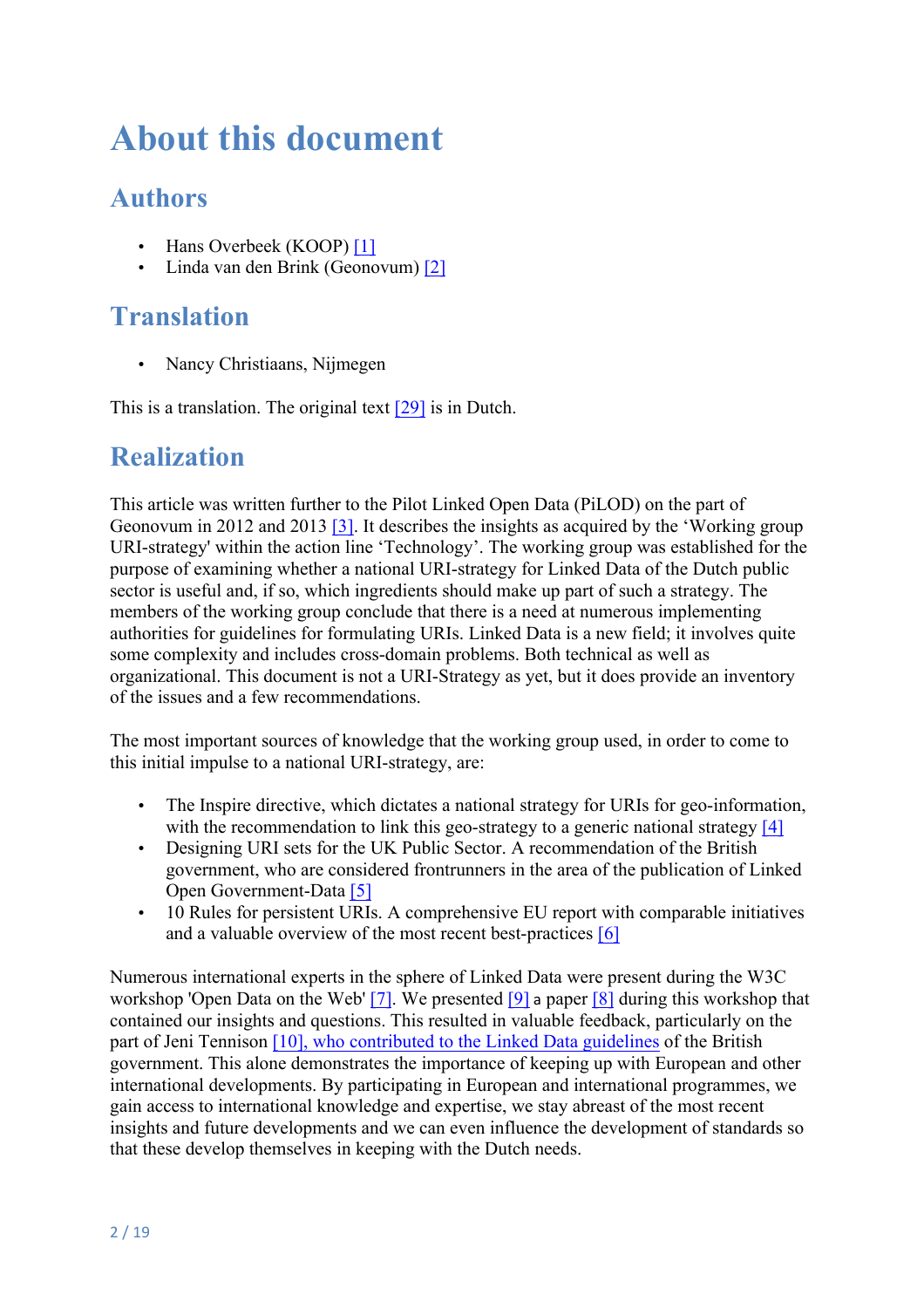The working group URI-strategy has attempted to summarise the knowledge from the sources referred to above and to apply this knowledge to the Dutch situation. We developed different views in the working group with respect to certain aspects, which were in part confirmed by the experiences that have meanwhile been acquired in the UK.

## **Continuation**

This article has been translated into English so that we can also request international feedback. Afterwards, it will remain available as a stable version and end product of the PiLOD. At the most, errors will be corrected.

Any ideas, comments, feedback is appreciated and can be sent to hans.overbeek@koop.overheid.nl.

We hope that this initial impulse is to be continued in the form of an actual URI-strategy which is supported by policy frameworks. During the final meeting of the PiLOD, this article was presented to Nico Westpalm van Hoorn, chairman of the Forum Standaardisatie<sup>1</sup> [11] along with the request to have the policymakers pay attention to the developments in the field of Linked Data and the importance of a URI strategy that is supported throughout the government.

## **Working group**

The authors wish to thank all of the participants in the Working group URI-strategy, without whom this initial impulse to a national URI-strategy could not have come about:

- Thijs Brentiens (Geonovum)
- Wilko Quak (Geonovum)
- Paul Hermans (ProXML)
- Hayo Schreijer (KOOP)
- Michel Grothe (Geonovum)
- Marcel van Mackelenbergh (Tax authorities)
- Jan Jelle Boomgaardt (Digimelding)
- Rob van Dort (Mapplica)
- Arjen Santema (Land Registry)
- Bart van Leeuwen (Fire Brigade Amsterdam-Amstelland)
- Marco Brattinga (Land Registry)

and other participants in the PiLOD.

 

 $1$  Forum Standaardisatie is the standardisation body for the Dutch government.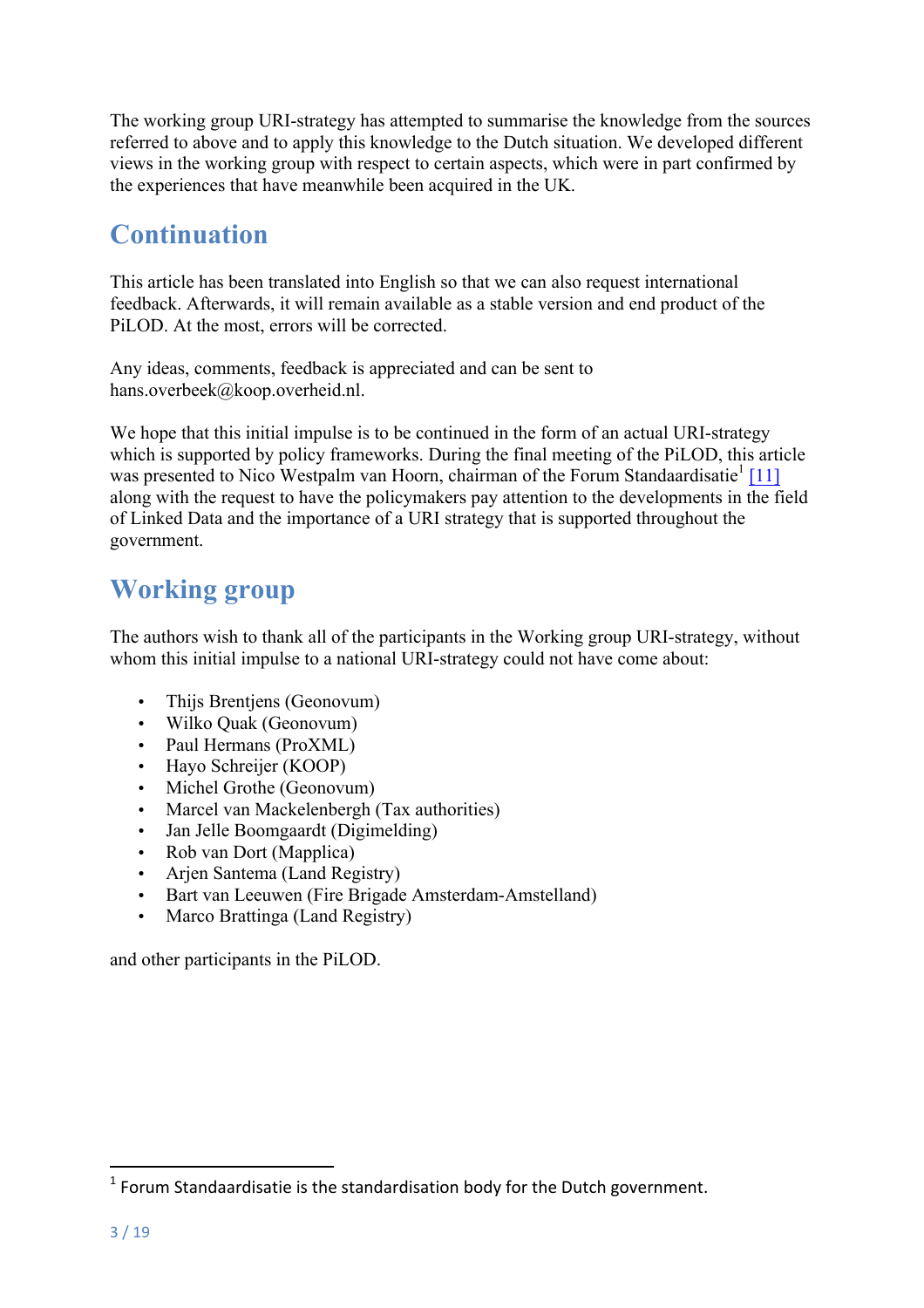# **Background**

# **Linked Data**

Much has already been said about the added value of Linked (Open) Data for the government and the Dutch business community. The most important advantages include a more efficient operational management on the part of the government (cost reduction and prompter action); reliability and transparency of the government (clarity and accountability), and the economic value of data.

In practice, however, the yield often falls short of expectations or promises. An often-heard complaint is that the data is difficult to find, and that it cannot be easily linked to other data. These problems are counteracted by copying data of others, involving heavy expenses for collecting, converting and synchronising the data, or by building expensive national provisions. The result is an abundance of copies and much doubt regarding the authenticity of the information.

A better solution would be to make the authentic data permanently available so that everyone can use it. This requires equipping the data with a reliable form of identification, so that you can refer to the data and can also understand the references of others. These direct references to authentic data result in more coherence and improved traceability and render copying and synchronising redundant. This method is referred to as Linked Data. [12] The Basisregistraties<sup>2</sup> have already been set up to serve as an authentic source for the referencedata. What is lacking is a good strategy for opening up these sources such that they are also machine-readable. There is a need for a kind of Velcro that can be used to join datasets together without effort.

The aim of the Pilot Linked Open Data (PiLOD) [13] of Geonovum was mainly to examine what is needed in order to convert 'Open Data' into useful 'Linked Data'. The PiLOD showed the need for a strategy for the identification of authentic government data, starting with the base registrations. An initial impulse to a strategy of this kind resulted from the Working group 'URI-strategy'. URI stands for 'Uniform Resource Identifier', a standard for the identification of objects and concepts ('everything is a resource') of the W3C [14]. The base registrations and other authentic sources for reference data, such as the collections for legislation and regulations on *overheid.nl*, for example, are at the centre of this strategy. After all, identifications of authentic reference data make up the 'links' that are used to generate Linked Data.

#### **Example**

This is illustrated in the example below:

<u> 1989 - Johann Stein, fransk politik (d. 1989)</u>

• Take the case in which an implementing organisation formulates a policy guideline (in Dutch: beleidsregel) for the implementation of policy. These policy guidelines have a

<sup>&</sup>lt;sup>2</sup> The Basisregistraties (Base registrations) are 13 national registers for reference objects such as cadastral objects, companies and organisations, inhabitants, etc. which are defined authentic resource for specific data by law.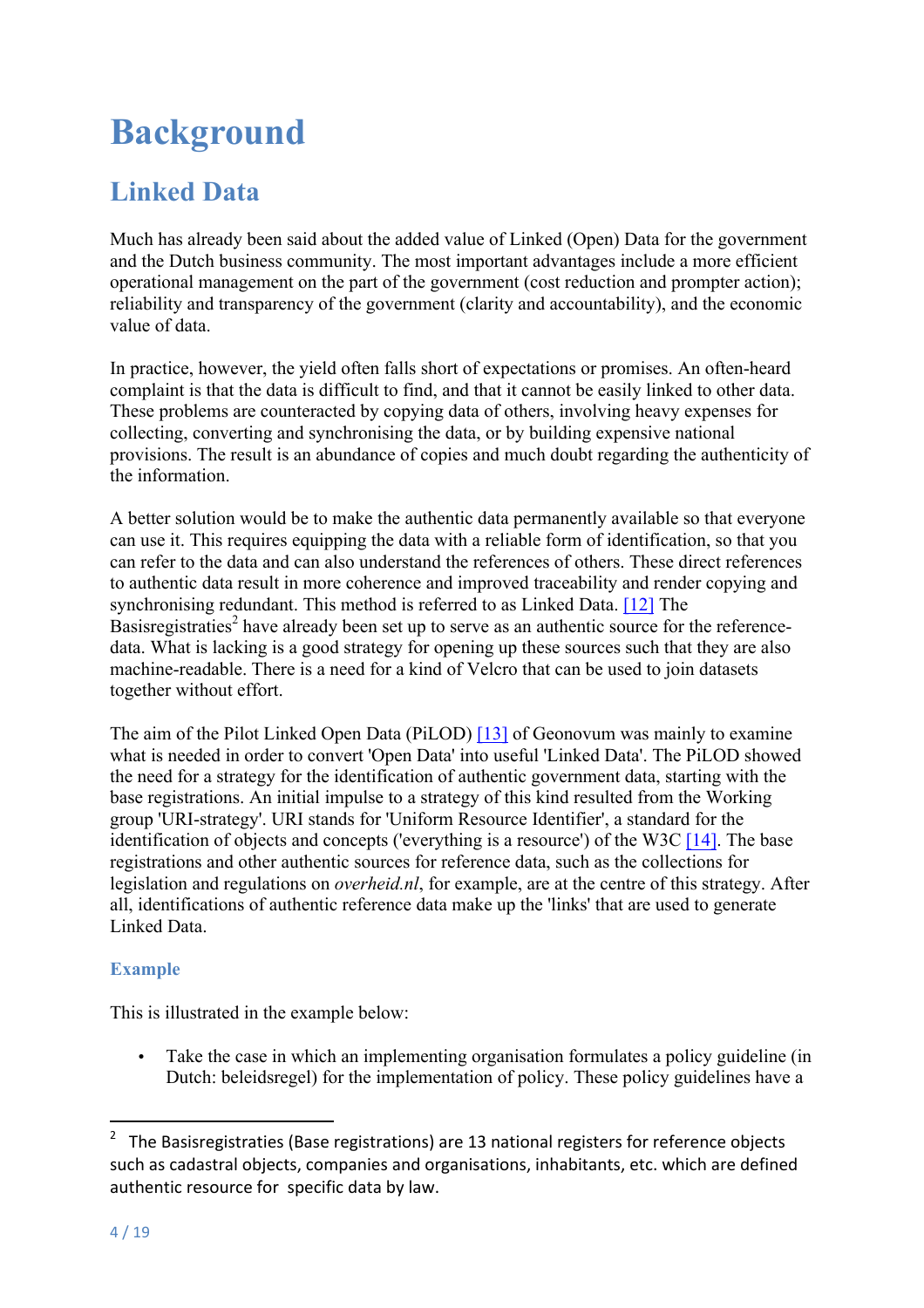legal basis for which the implementing organisation refers to the appropriate paragraph in an article of a law (in Dutch: wet). The policy guideline is published on their website.

- A judge delivers a judgment (in Dutch: uitspraak) in a lawsuit and bases the judgment on that same article. The decision is published on *rechtspraak.nl*.
- A jurist writes a comment (in Dutch: commentaar) further to this decision and refers to the same article of a law. Her comment is published in a magazine on legislation.
- Finally, the article of the law is discussed in the Parliament and the proceedings (in Dutch: kamerstukken) are published on the parliamentary website.



By standardizing the reference to the article in the law, the collections of policy guidelines, judgments, comments and parliamentary documents can be easily linked to one another. We can now easily relate a number of documents from other collections to each of these information objects.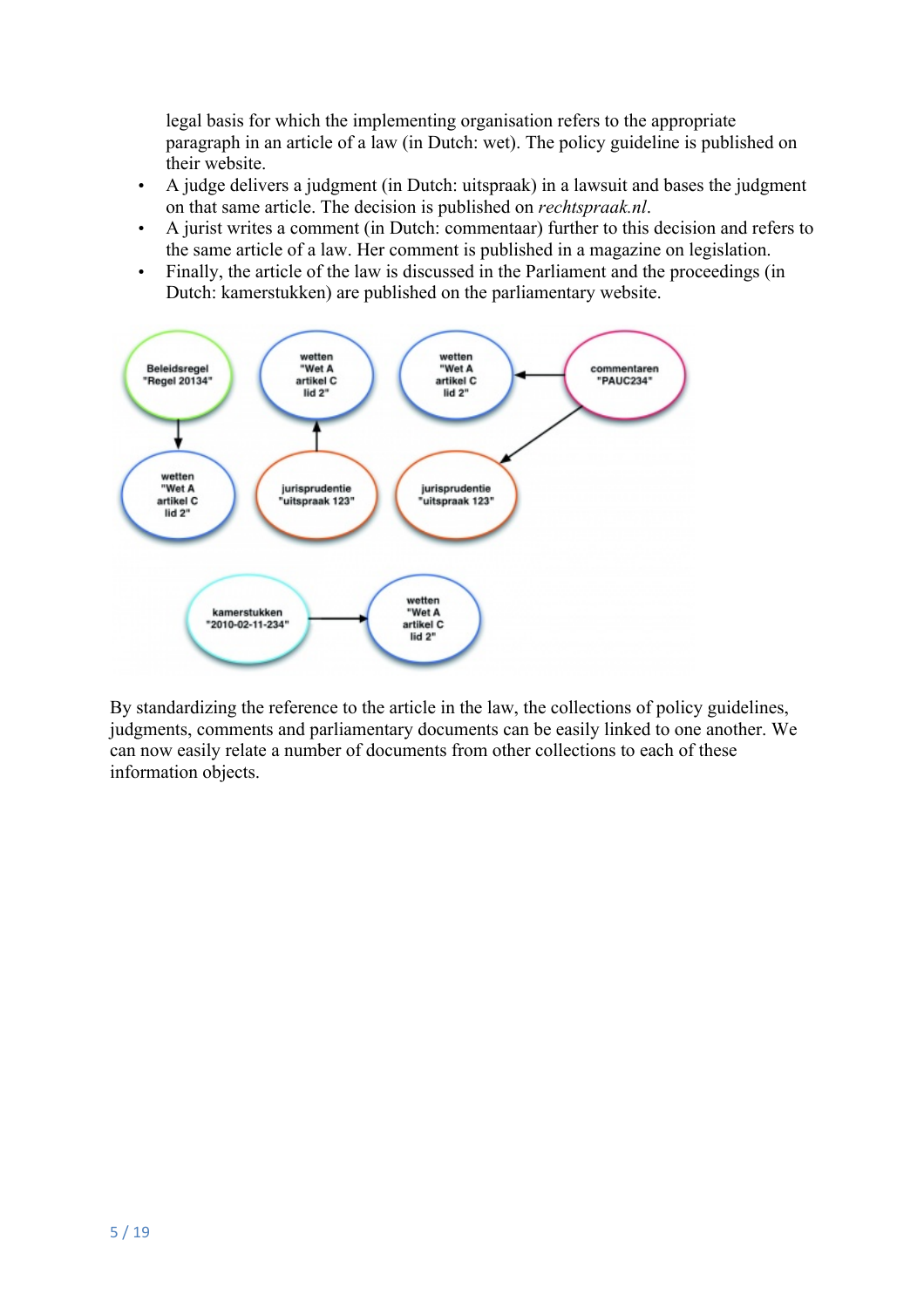

The example demonstrates that a uniform identification of the reference-objects (the URIs) articles in laws and judgments in this example - is essential in order to be able to create the links between the information objects. These make up the hooks and loops of the Velcro that is used to link the collections of information to one another.

We can make another comparison, namely to the IBAN-numbers in the financial world. After years and years of problems further to international and inter-bank monetary transactions, the financial institutions are finally implementing a standard for the identification of bank accounts. This is a lengthy and costly operation. Similar problems threaten databanks: links are being created between collections of data at numerous locations and each time each link is devised from scratch. We, on the other hand, have the opportunity to timely develop a strategy with which to give the objects from our authentic databanks (registers) a standard 'bank account number', so that we can solve problems at an early stage, or even stay ahead of problems, and prevent costly restructuring later on.

### **Added value of a URI-strategy**

A clear-cut strategy, formulated in consultation with the stakeholders, must ensure that the parties that wish to set to work with Linked Data can make the sound choices that are needed to generate Linked Data-solutions. Ideally, the URI-strategy, oriented towards the technical implementation of the identification of authentic data, should be embedded in a broader Linked Data Strategy, in which organisational aspects are considered as well.

A good strategy offers added value for numerous projects that are already underway.

• Stelselcatalogus 2.0 [15] has abandoned the idea of a single umbrella model for all of the base registrations and opts to evaluate the  $-$  inevitable  $-$  differences that exist between the models of the base registrations respectively. Linked Data is found to be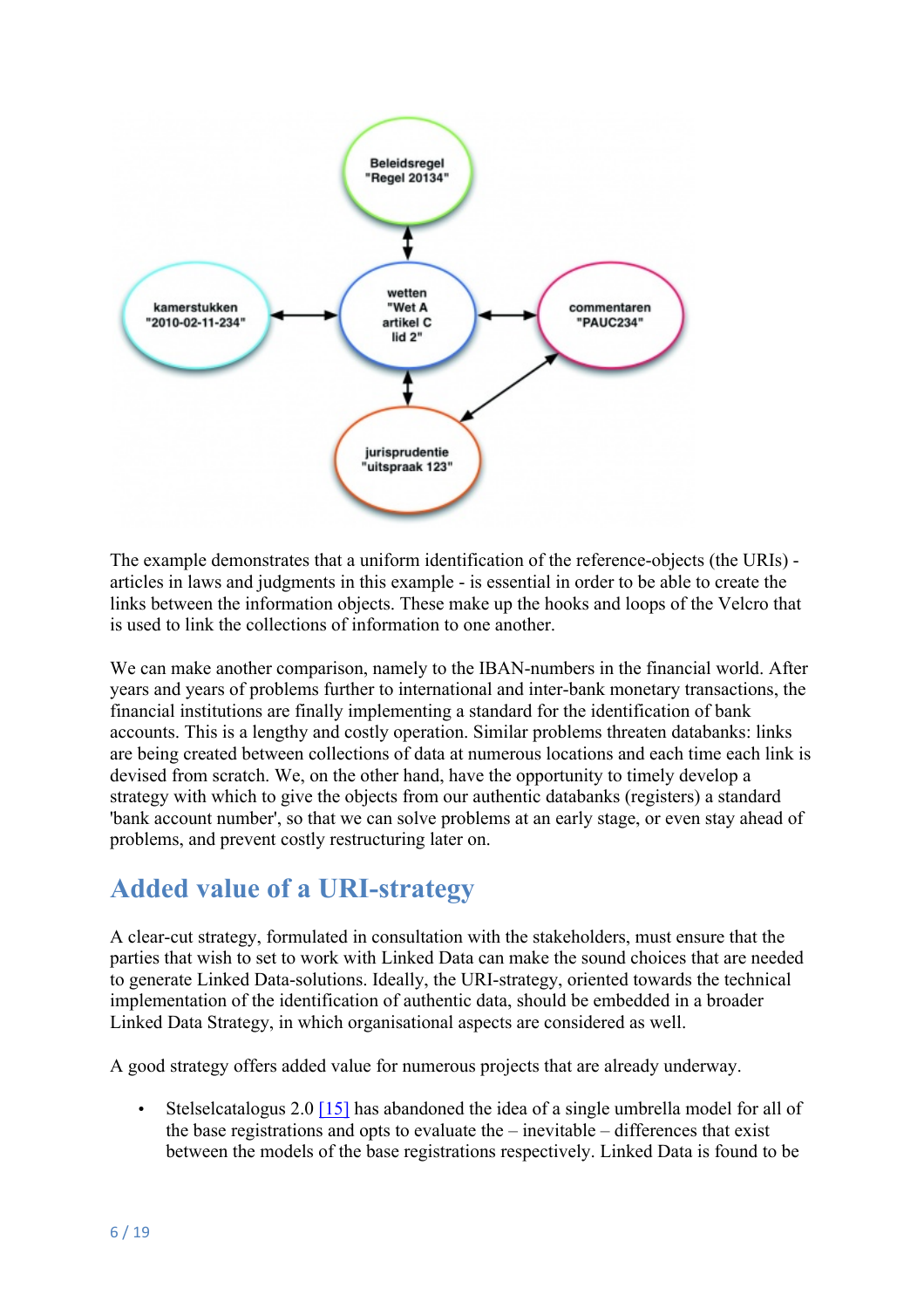more suitable for this approach compared to the traditional methods for data modelling.

- OWMS, the metadata standard for Dutch public sector information on the web supports both text-values (labels, for example creator='Utrecht'), as well as the use of identifiers (pointers to more information, for example creator=http://standaarden.overheid.nl/owms/terms/Utrecht\_(gemeente) ). The use of identifiers yields references that are much more accurate and offers more possibilities than labels.
- Data-collections of the public sector  $[16]$  that are published as Linked Data can be linked to other datasets and are therefore put to better use and used more often than datasets to which no links are possible. The latter must be copied in order to be reused.
- In the Linked Data Public Sector (LiDO) project at KOOP, laws and regulations are used a binder for Linked Data. This increases the coherence and the traceability of public sector information, making the integration of content easier.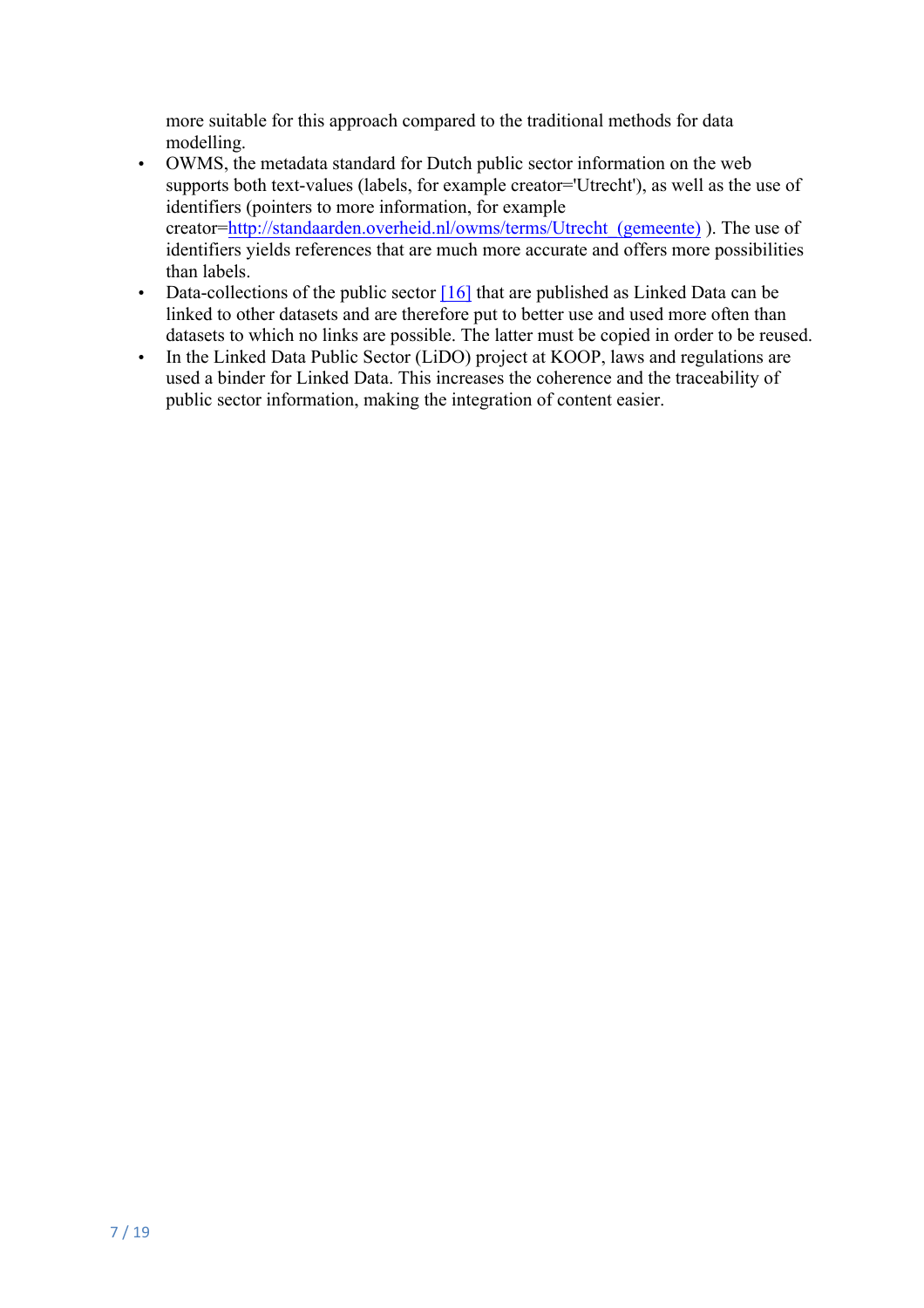# **The URI-strategy**

## **Scope**

The URI-strategy is mainly intended for data that is used to define objects or concepts, to which other applications can refer. Data to which no links exist is out of scope. To illustrate this, we distinguish between three categories of sources of information:

- 1. Standards
- 2. Authentic registrations
- 3. 'ordinary' Applications

Each with an emphasis on one of three categories of concepts:

- 1. Terms in a conceptual Model
- 2. Reference objects
- 3. 'ordinary' Data



The size of a cell in the diagram is an indication of the importance of the concepts in that category of sources of information. The most important function of a standard is usually to define a conceptual model. (a1) Authentic registrations are generally set up to keep an account of the Reference objects (b2) and the function of an 'ordinary' Application is generally merely to collect Data for a specific goal (c3).

Of course, an Authentic registration and an Application can have a Model of their own (b1 and c1), some Standards provide a list with Reference values (a2) and Applications may have local Reference data (c2). In addition, Standards and Registers may require some 'ordinary' data (a3 and b3), for the purpose of recording changes and the origin of the reference data, for example.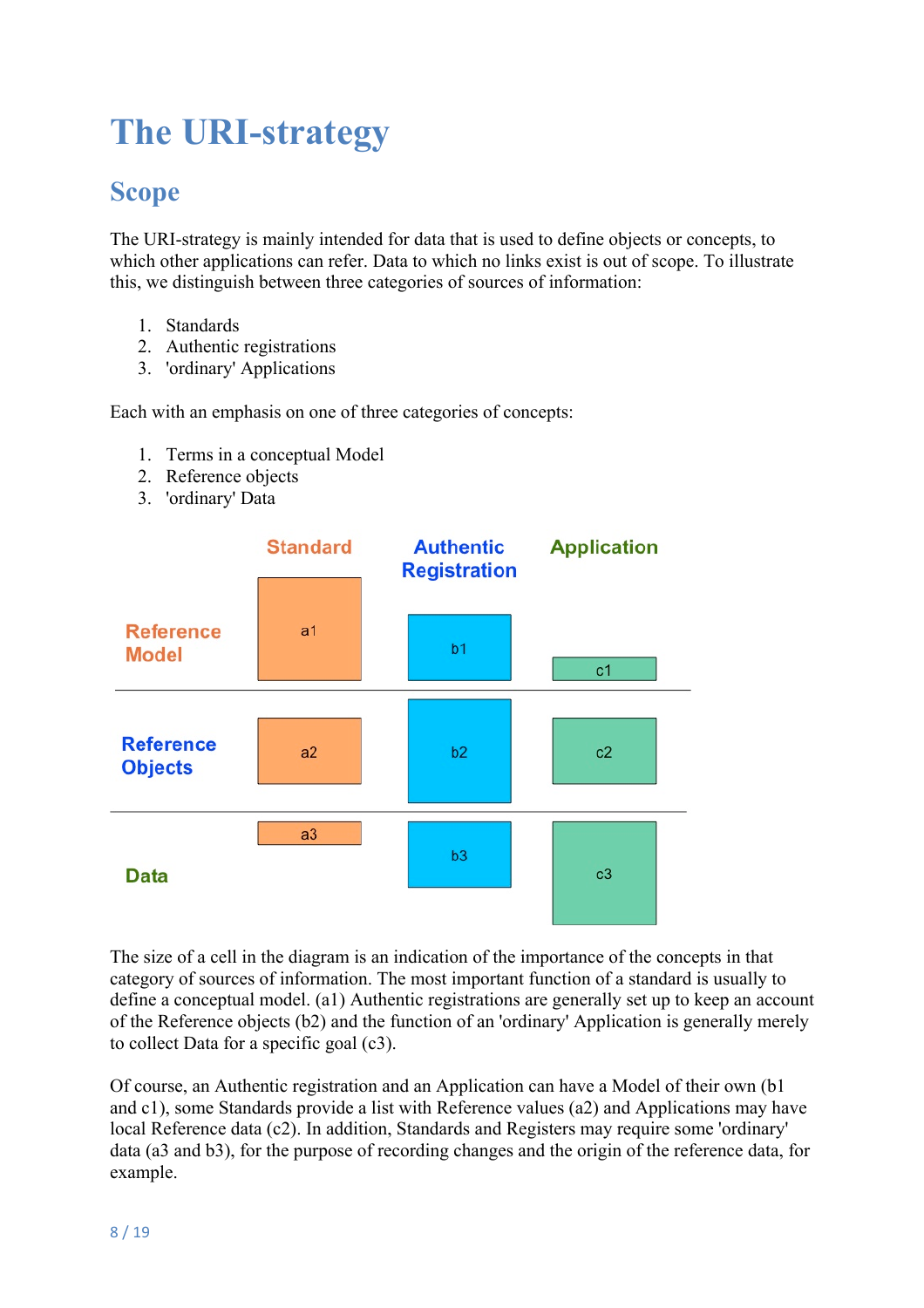The URI-strategy supports the reuse of Concepts and Reference objects by other datacollections. And so the interesting categories are the terms in the Models and the Reference data.



Terms, such as classes and properties, that are defined in the Models of a Standard or an Authentic registration are used to categorise Reference objects and Data.



Reference objects, defined by Standards (value lists for example), but particularly those that are administered in Authentic registrations, are used in 'ordinary' Applications.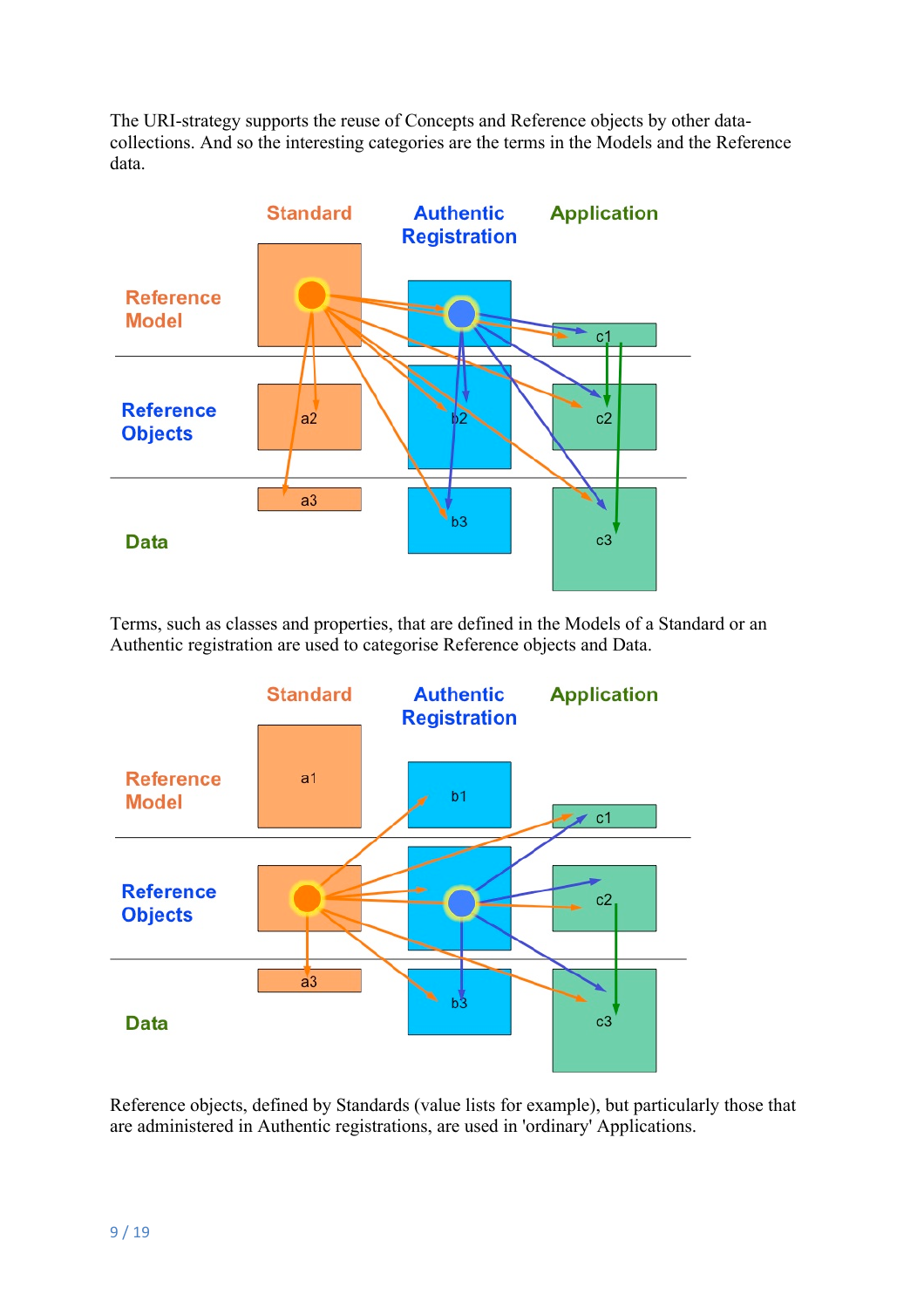

The URI-strategy is intended for Models and Reference objects of both Standards and Authentic registrations. And so not in first instance for the 'ordinary' Data (row 3) or concepts in 'ordinary' Applications (column c), for the simple reason that their links are accessed less frequently.

## **Insights**

The Working group URI-strategy gained a number of insights upon analysing the proposed alternatives during the PiLOD.

#### **'No register, no identifier'**

It is claimed fairly often in Linked Data theory that one must define a URI for every concept or object, making it seem that you cannot start until you have devised and minted a new Linked Data URI for each concept or object. But why define everything all over again? Mankind has been defining authentic identification for standard terms and reference objects for centuries and centuries. Consider, for example, encyclopaedias, taxonomies and registrations of inhabitants or real estate. In this context, we refer to a provision for the authentic definition and identification of concepts or reference objects as a register. And so, in this context, we understand a register to mean either a specification of terms/concepts in a standard or an authentic registration of reference objects.

The goal of this far from minor effort to set up registers is to be able to refer to accurate and more extensive definitions of abstract concepts and objects from different administrations in a univocal manner using a term as agreed upon (an identifier) so that everyone knows what is asserted. Information from different administrations can then be linked by – manually – grouping similar terms (usually names or numbers) together.

Now that we wish to automate that, there is no reason not to continue using these existing registers. But what if we want to refer to concepts or objects for which no registers exist? The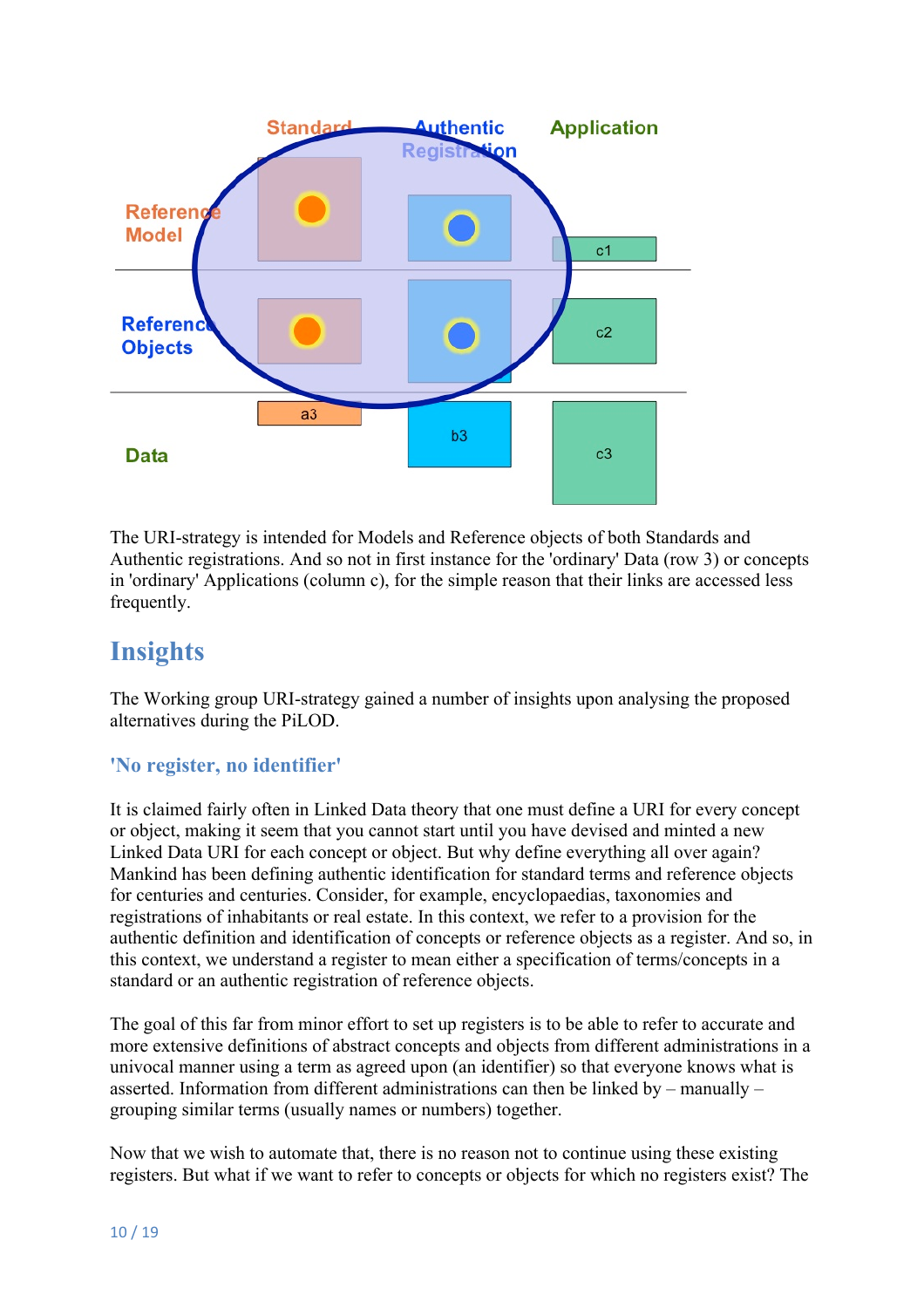only way to mint a URI for concepts and/or objects that are lacking is by recording these in a new register. If we find that no register exists for certain concepts or objects, whereas we do desire URIs for these, then the only solution will be to establish a register. In short: you can only mint URIs for concepts or objects that are recorded in a register. We have summarised this significant insight in the adage: 'No register, No identifier'.

#### **No mandatory shared Internet domain**

The W3C recommends the use of http-URIs for identifying Linked Data. An http-URI is a URL that starts with 'http://', followed by a domain and, optionally, a local path. The British URI-strategy assumes that all of the Linked Data URIs of the government reside under a single main domain: 'data.gov.uk'. In order to maintain a degree of scalability, they propose to divide that domain into sectors. The sectors mentioned include, for example, location, education, transport and health. The corresponding domains are then: 'location.data.gov.uk', 'education.data.gov.uk', 'transport.data.gov.uk' and 'health.data.gov.uk'. This, however, leads to two problems:

- 1. For each of these sectors, it is necessary to find a party that is willing to be owner and administrator of the sub-domain concerned.
- 2. It is not always clear in which domain information is to be categorised. Do train stations belong to 'location' or to 'transport'?

And so it is difficult to determine the sector-owners and they will differ from one another in terms of the services offered and the procedures followed. But what's more, the national main domain requires an owner as well. And with that, we would create both a single-point-offailure as well as organisational dependency between the register holders and the holder of the central domain and the sector domains.

This is why we do not want to implement this UK-guideline in the Dutch URI-strategy. These problems have meanwhile been acknowledged in the UK as well. Moreover, they have met with problems further to the use of the main domain 'data.gov.uk'. One aspect of the advice that we were given in London during ODW13 was therefore to lay down by law every domain that is an intended component of permanent URIs.

### **Starting points**

The Working group URI-strategy has formulated a number of starting points that should be observed upon drawing up the strategy:

- 1. **Link up with international best-practices.** You can go faster on your own, but you will go farther by working together. By linking up with international developments, you benefit from solutions that are devised on a global scale. In addition, European regulations are becoming increasingly important to the Dutch government.
- 2. **Link up with existing developments.** The strategy concerns many parties and systems and cannot be implemented all at once as something new. And so it is wise to assess what is already taking place in the sphere of standardisation and authentic registrations and to reuse that as much as possible.
- 3. **Anticipate deviating systems.** Even if systems are developed that, for whatever reason, do not observe the national strategy, it must still be possible to link to these systems.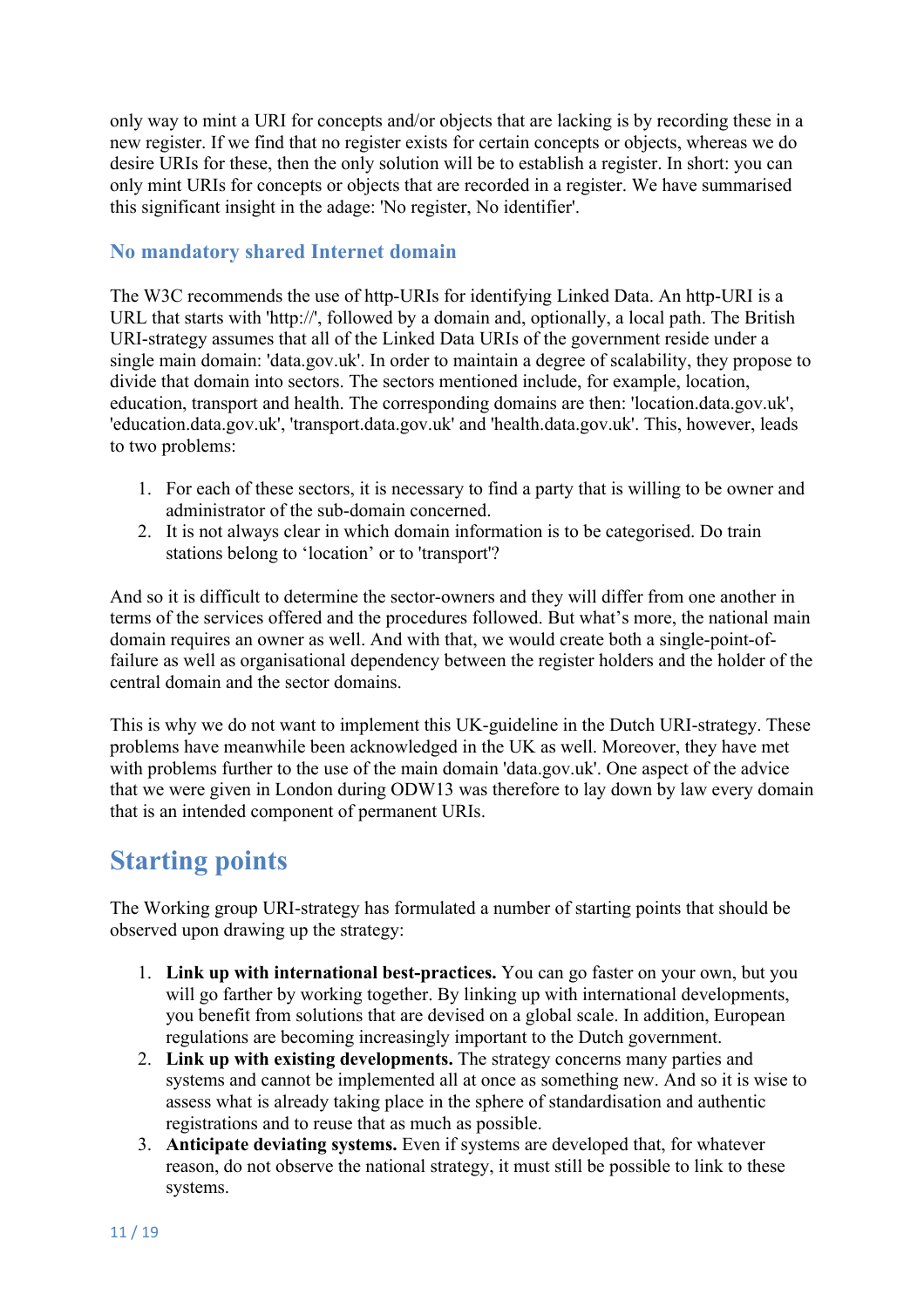4. **Keep it as simple as possible, but not simpler.** If the approach is too complex, then the strategy will not be adequately applied, or not applied at all. If the approach is too simple, then the strategy will not yield sufficient results.

Give sufficient thought to the following with respect to standardisation:

Persistence.

Persistence means that solutions persist even if the organisation around them changes. Even if we have to accept that we do not know everything yet and that advancing insights may lead to different choices. Persistence does not mean for eternity, but a company or authority must feel confident to develop critical operational systems on its basis.

Scalability

Scalability is important in order to keep the management costs calculable, even if the applications expand. No one can predict how many applications will be developed in the years to come. And so scalability must be taken into account upon setting up each component of the strategy.

Intelligibility.

Intelligibility is essential in ensuring that agreements are easily understood and adopted.

Trust.

Trust is a necessity in order to get organisations to strategically opt for the use and publication of Linked Data on their own accord.

Machine-readability.

Machine-readability ensures that working solutions can actually be generated using Linked Data.

Human readability.

Human readability is also important in ensuring that users trust and understand the solutions. But if the machine cannot make proper use of the data, then it will not work anyway.

**… and preferably in that order.**

#### **URI-pattern**

Following the three sources referred to above, we assume that http-URIs are the obvious choice. All three of the strategies depart from further agreements regarding the pattern to be used in constructing the http-URI. The pattern for http-URIs that is recommended in these sources – and which we have adopted for that reason - is:

http://{domain}/{type}/{concept}/{reference}

We will examine each of the four components separately below.

#### **{domain}**

The {domain} component contains the Internet domain and, optionally, a path within that domain:

```
{\text{domain}} = {\text{internet domain}} / {\text{path}}.
```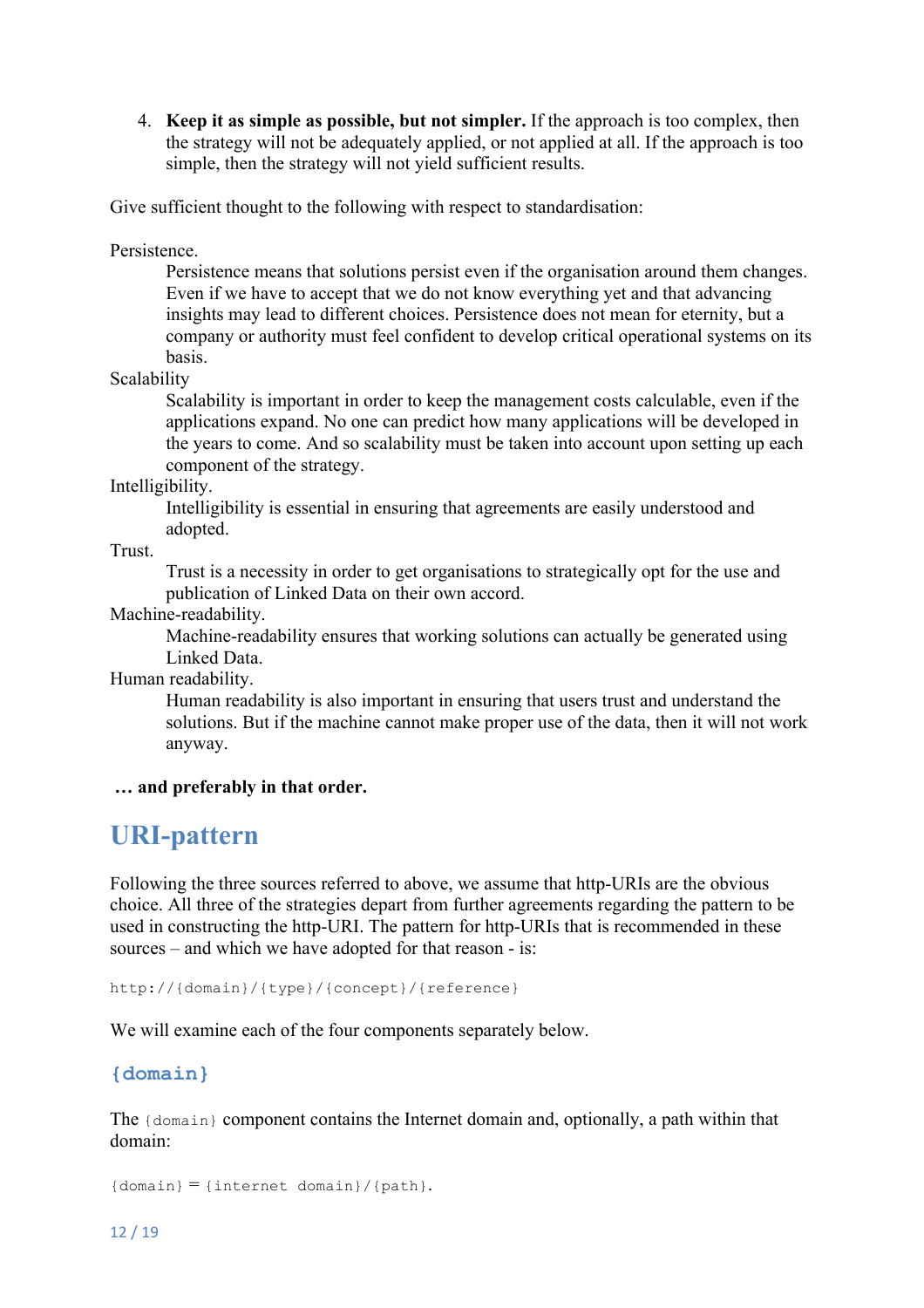The {domain} serves two purposes. It is first of all an important instrument in obtaining unique identifications: two objects that are administered in two different databases can coincidentally be designated with the same identification (for example, a plot in the land register with ID 010101 and a legal person with ID 010101). Should both the Land registry as well as the *Nieuw HandelsRegister (NHR)<sup>3</sup>* decide to publish these objects as linked data, then two unique URIs will still be generated: one will start with http://brk.nl/, for example, and the other with http://nhr.nl/. Secondly, a well-chosen domain will ensure recognisability and trust. Plots in the Land registry with a URI such as http://data.brk.nl/perceel/010101 seem more reliable than http://data.findithere.eu/perceel/010101, for example.

The {path} can be used if various collections of objects exist within a register, in which double IDs may be present. The {path} can then be used to create extra name spaces.

#### **Recommendations for the {domain}**

1. A single task: the register

The {domain} is preferably exclusively reserved for the publication of the register and for resolving the URIs of the register. The fact is, if the domain is part of a more extensive domain where other publications take place as well, then it may become necessary sooner or later to re-organise the publications, with all its consequences for the persistence of the URIs in the register.

2. No organisation name in the {domain}

It is highly recommended not to include the name of an organisation in the  ${domain}$ , however tempting that may be from a marketing perspective. Again, persistence is the most important argument. The fact is, organisations can be split up, merged or renamed and they are then generally given a new name and will opt for a new Internet domain. Renaming the URIs disrupts the persistence. Continuing to use the old domain – which would be an acceptable option in a pure technical sense – may, however, give the impression that the data is obsolete as well. In general, registers will continue to exist for as long as they serve a certain purpose. If the register is indeed discontinued or is converted into a new register, then the models and reference objects in the old register are usually genuinely out of date.

3. Observe restraint with {path}

 

Try to avoid the use of {path} as much as possible. The shorter the URI, the easier it is to use. The less information in the URI, the smaller the chance that it must be reconsidered later on.

#### **{type}**

The  $\{type\}$  indicates which kind of URI is involved. This may be:

'id'

 $3$  The NHR is the Dutch register of the Chambers of Commerce, containing all legal persons such as corporations and government bodies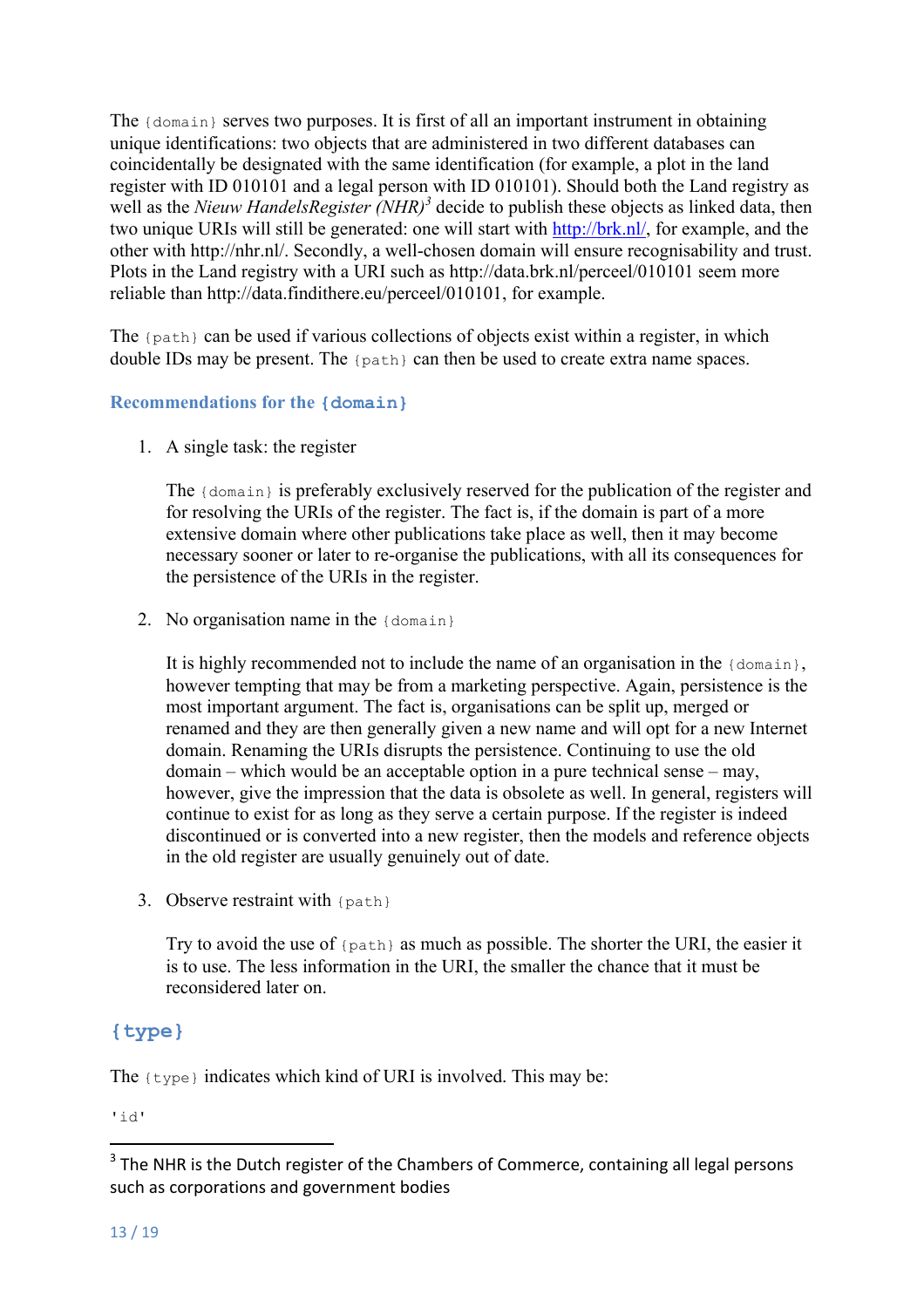identifier of an object (individual/instance) in a register.

'doc'

documentation (metadata) on the object in the register.

'def'

definition of a term in an ontology.

#### **Recommendations for {type}**

1. Use 303 redirect of the 'id'-URI to the 'doc'-URI.

What is meant by this is explained in 'Cool URIs for the Semantic Web' [17] in section 4.2 [18].

2. Use Hash-URIs for terms included in the model

It is sometimes difficult to distinguish between the model and the content in a Linked Data application. This distinction is generally clearer in a relational database: the tables and columns hold the model and the data in the tables make up the content. In Linked Data, however, a class can also be considered an instance (namely of the class rdfs:Class). In order to provide the user of a register with more clarity regarding which terms genuinely make up part of the model and which terms can be considered content of the register, it is recommended to define the URIs of the first as hash-URI (#-URI): http://{domain}/def#{term}. An additional advantage of this is that the URI http://{domain}/def yields all of the terms from the model.

What is meant by this is explained in section 4.1 of 'Cool URIs for the Semantic Web'. [19]

If the ontology is very extensive, then one may also opt not to make use of hash-URIs.

#### **{concept}**

The {concept} gives the human reader an indication of the type of concept that is identified by the URI. The {concept} is important for two reasons. First of all, it may offer a solution if there are objects within the registration that have no unique identifiers, but that are unique per type of object. The municipality of Utrecht and the province of Utrecht, for example. Secondly, and this is more important, it will yield a more comprehensible URI. A human reader may assume that http://bagregister.nl/id/pand/01010101 is the URI of a building in the BAG.

A possible disadvantage of including a {concept} in the URI is that this gives meaning to the URI, whereas it is generally easier to make meaningless IDs persistent.

#### **Recommendations for {concept}**

1. {concept} means nothing.

It is extremely ill-advised to ascribe any meaning to {concept} for the machine. URIs are opaque in a technical sense.  $[20]$  And so the  ${1 \choose 2}$  concept  ${1 \choose 2}$  is not necessarily the class to which an object belongs. This only helps the human reader, the manager of a semantic model for example, to recognise the URIs. [21] and [22]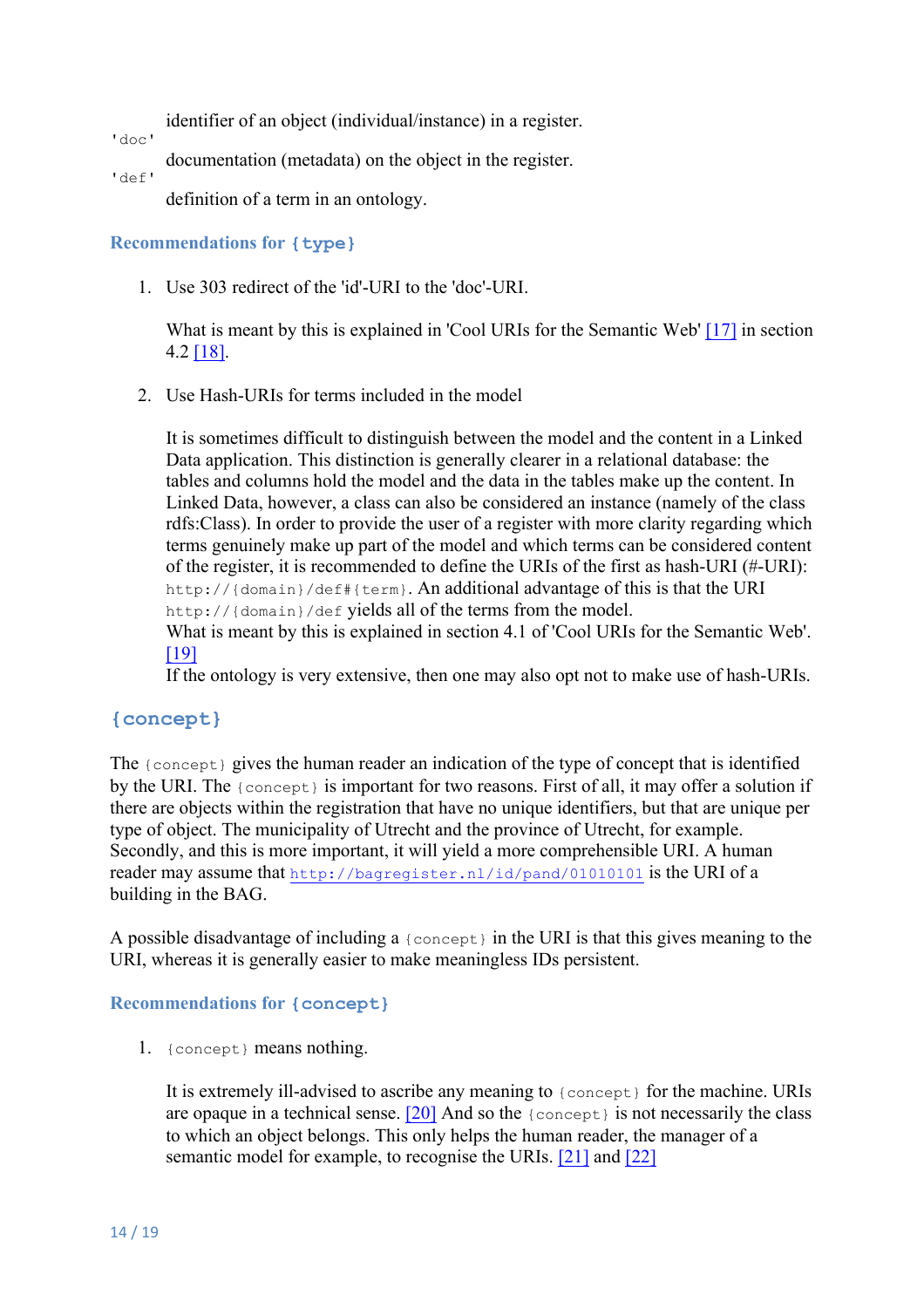2. One should also consider persistence when choosing the {concept}.

If it is conceivable in a registration that object types (classes) can change names, while continuing to represent the same class, then it is not wise to include this component in the URI. You should include a higher class in such cases. For some, changing the type of an instance means per definition that the same instance no longer applies, but rather some other instance, of some other type. Example: take the case in which the Central Organ Asylum seekers Centre (COA) is transformed from an independent administrative body (zbo) to an agency.  $[23]$  And that we were to opt for: {domein}/id/zbo/coa as the URI of the COA. Following the transformation, this then becomes {domein}/id/agentschap/coa. If we were to opt for {domein}/id/organisatie/coa then we need not adjust the URI, but we can also no longer distinguish between the COA as a ZBO and the COA as an agency.

#### **{reference}**

The {reference} is the identifying name or code of the individual object. The URI strategy offers a lot of freedom in terms of {reference}, seeing that the requirements in various applications may differ widely. A {reference) may be: an identifying number, an alphanumerical code, a word or name, et cetera. Each register has a way to uniquely designate the individual objects in the collection. This unique designation can be included in the {reference}.

#### **Recommendations for {reference}**

1. Names or numbers?

There is much discussion regarding the use of 'meaningless' identifiers versus 'meaningful' identifiers. So long as computers have no awareness, every URI is a meaningless string to the machine. There are cases in which a meaningless string can take on a meaning to people (020 is used by many who do not want to use the label 'Amsterdam' or 'Ajax', 013 (Pop podium in Tilburg), 9292 (Public transport information), number 14 (Johan Cruijff).

Names or numbers, both have advantages. The advantage of numbering is that it appears to be more accurate and there can be no homonyms. But you sacrifice recognisability and manageability, without having the labels at hand.

- o In practice, the URIs for the concepts are meaningful in virtually all semantic standards and they generally include the complete label (name) used to indicate the term for humans (usually written as CamelCase [24] so that there are no spaces).
- o In dealing with large numbers of objects, it becomes impossible to devise a recognisable, unique name for each object. We then opt – almost automatically – for numbering.
- o There is a grey area between these two extremes. It is advantageous in the case of small, stable sets of objects (provinces, for example) to include the entire name in the URI, whereas in the case of larger sets, which involve more mutations, there are often long names that render the URI unmanageable. The use of abbreviations in the URI may be a solution in such cases. [25] and [26]
- 2. Avoid the use of strange symbols in a URI.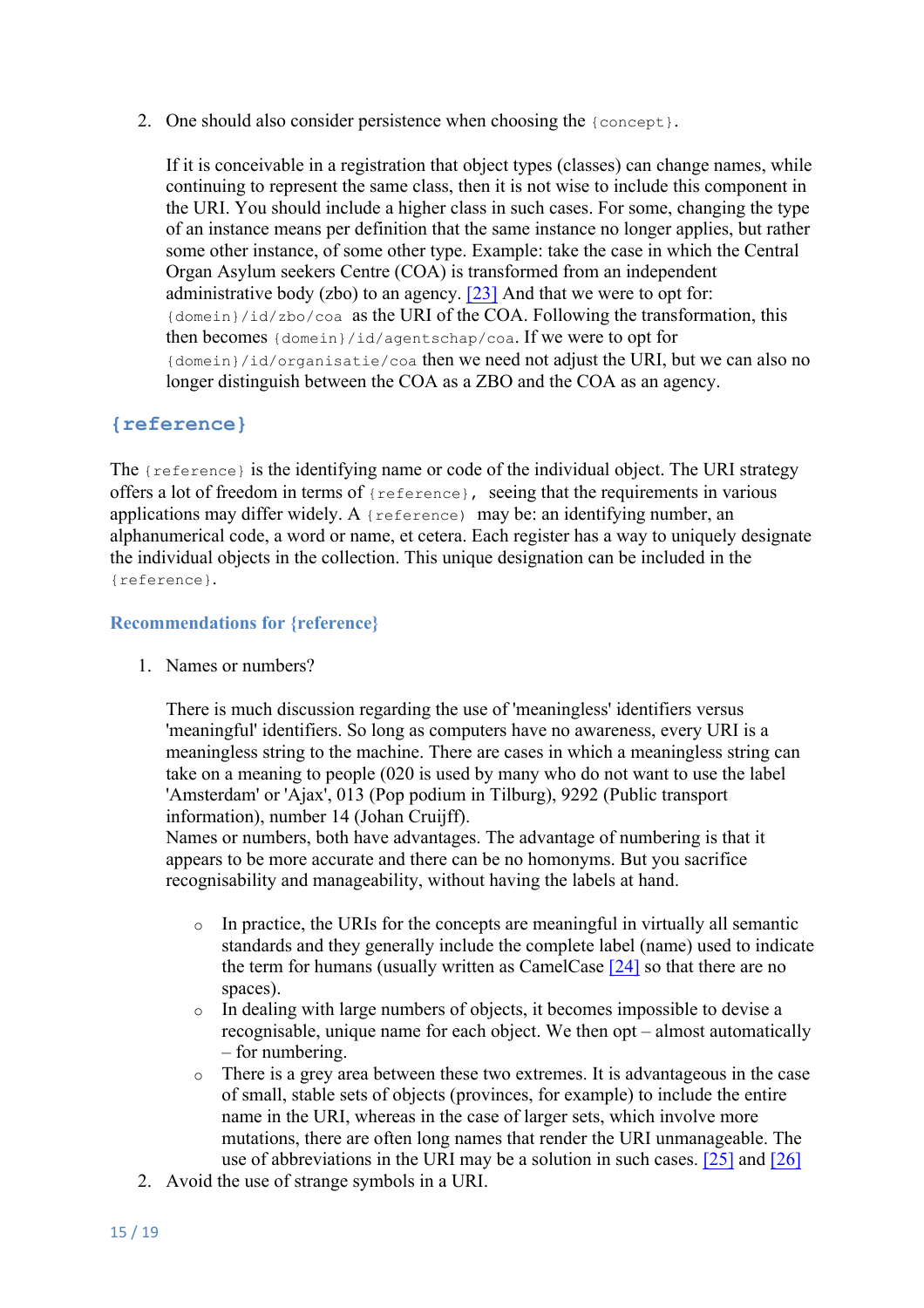It is best to limit oneself to lowercase letters, digits and, if necessary, hyphens as punctuation.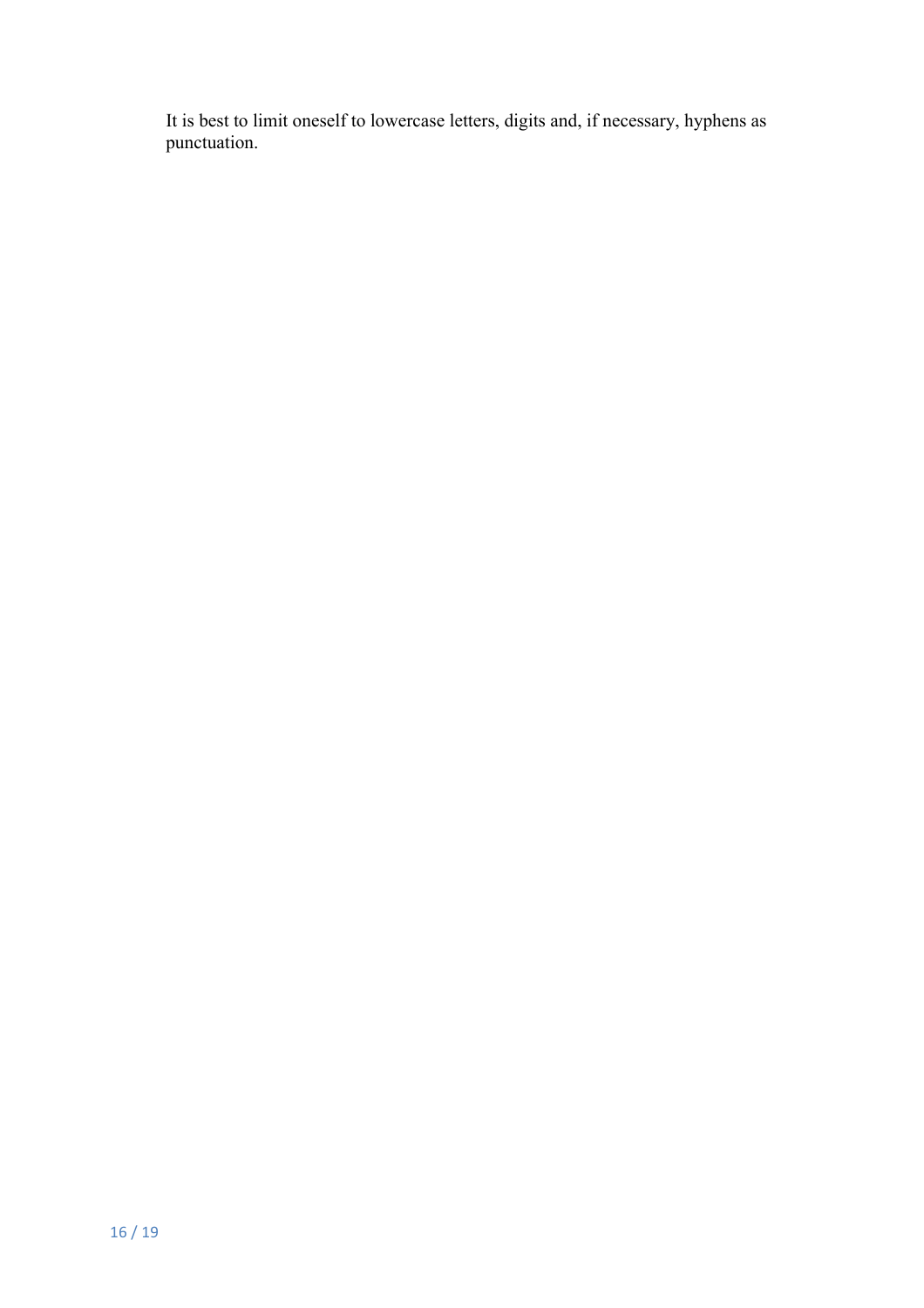# **Open issues**

We have observed a number of issues, but we have yet to come to conclusions or to reach consensus. The question is whether this is possible or even necessary. There may always be a certain amount of controversy and Linked Data must then be able to function as well.

### **Issue1: URNs vs. URIs**

The W3C shows the following as best-practice [27]:

- 1. Use URIs as names for things
- 2. Use http-URIs, so that people can look up those names.
- 3. When someone looks up a URI, provide useful information, using the standards (RDF\*, SPARQL)
- 4. Include links to other URIs. So that they can discover more things.

This is, in itself, an extremely powerful paradigm: http-URIs make use of the existing infrastructure of the web and every browser is capable of requesting an http-URI. By means of content negotiation – also a standard http functionality – the server transcribes the request into the requested format on the basis of ID and supplies a document – the 'useful information' – to the client with reference to the http-returncode '303-redirect'. This redirect is required because the documents, in varying formats, each have their own URL, which differs from the ID that is being requested. And precisely that is found to be poorly understood and often incorrectly implemented in practice.

In addition, we can already observe a standardisation taking place on numerous domains in the identification of information that is available online. This is necessary – even if it does not concern Linked Data – because the information on the Internet can be copied and combined with other information in numerous ways. A major difference compared to the old, paper world in which copies were made sparingly and the documents to which one referred generally made up part of the physical file. That standardisation is seldom (for now?) in the form of an http-URI, but is usually a number, or in other words a URN (Unified Resource Name). The best known example of this is the ISBN-number for books. A less known, but more recent and more relevant example concerns the new standard ECLI-code of the EU, which is used to identify court judgments. And so, taking into account the starting point of reusing whatever is already available, we could consider generating http-URIs using the URNs that are already being made. The W3C best-practice will remain intact with just a small alteration:

- 1. Use URNs as names for things
- 2. Use REST-services as resolvers for those URNs, so that people can look up those names.
- 3. When someone looks up a URN, provide useful information, using the standards (RDF\*, SPARQL)
- 4. Include links to other URNs. So that they can discover more things.

It is now clear that the URN does not produce the desired result and that the resolver returns a description of the object. This does not require a 303-redirect. This approach also renders it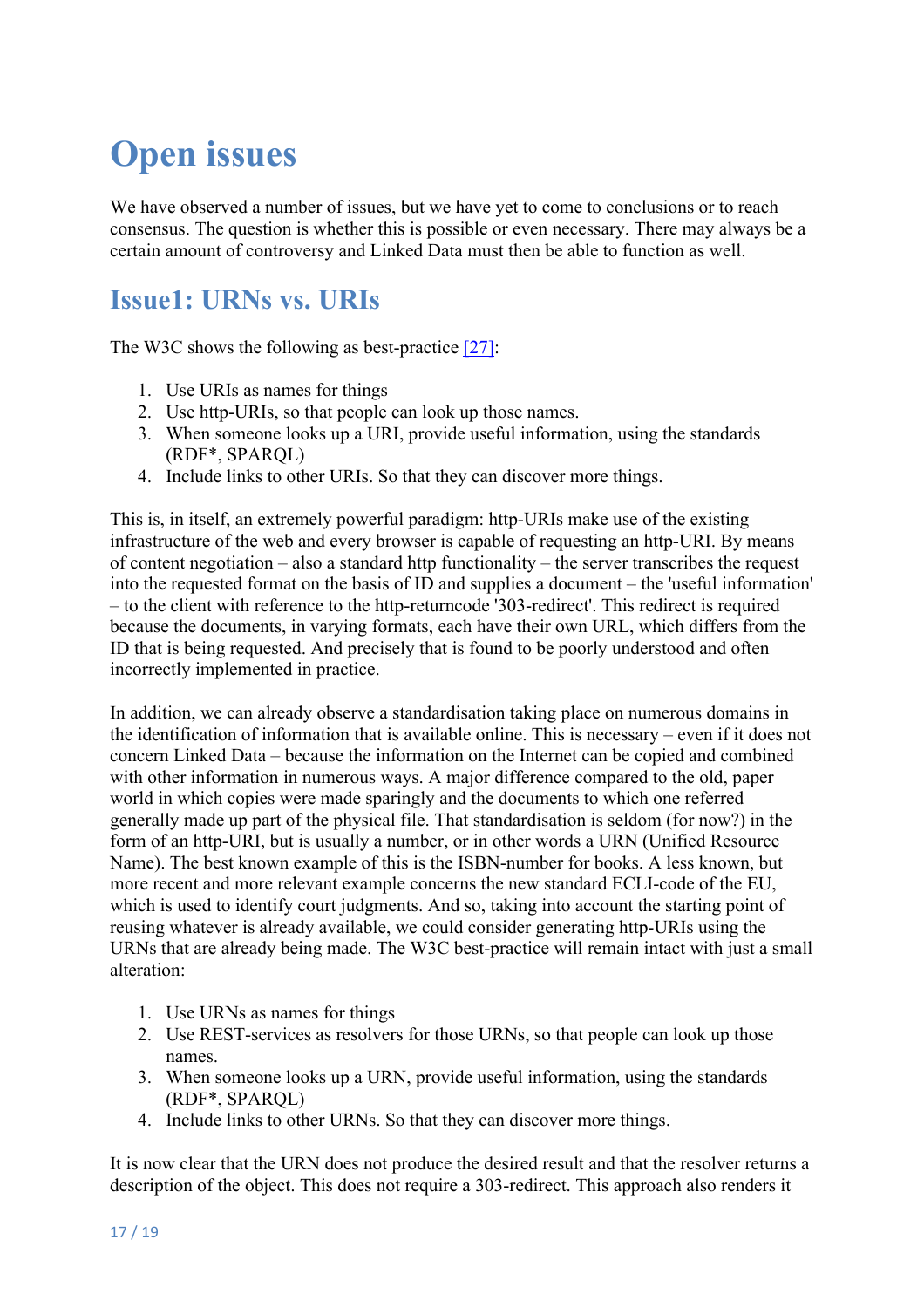possible to generate various resolvers for the same URN. Each resolver can decide which 'useful information' it provides regarding a concept. This is an advantage compared to the http-URI, which always leads to a single location.

### **Issue 2: Recognisable Internet domain**

It is assumed in the British strategy that all of the http-URIs of Linked Data of the British government are ranged under a single principal domain: 'data.gov.uk'. Meanwhile, however, there are ideas to revise the organisation of the entire 'gov.uk' domain, making the future of data.gov.uk uncertain as well. An important piece of advice on the part of one of the devisers of the English strategy is therefore to lay down by law any domain that is a permanent component of persistent URIs, because otherwise the persistency cannot be guaranteed.

The notion of a principal domain is, however, quite appealing. It ensures the recognisability of the URIs, which evokes trust on the part of the buyers of the Linked Data. In the Netherlands, we could opt to use the domain data.gov.nl to that end. An additional advantage of this domain is that it is not yet in use and so it does not call up any other associations as yet.

On the other hand, a single principal domain also leads to problems. The domain has to be subdivided in order to keep this solution scalable. This can be achieved by defining subdomains. The division into sectors was already rejected above. But 'No register, no identifier' provides the solution: each register could have its own sub-domain: {register}.data.gov.nl. This guarantees scalability, but this will of course require an administration of all of the registers: A register of registers.

Of course, in itself, it is quite useful to have such a register, but it does involve management costs and it is also a potential single point of failure.

The conclusion in the final workshop was that it is not realistic to make a solution entirely dependent upon a central provision that, moreover, is to be managed by a third party. That would make the keepers of the registers dependent upon this party when minting their URIs in accordance with the URI-strategy. And so a central register of registers should never be an indispensable part of the system. The register keepers must be in full control over the domain of their register completely independently.

And so each register must reside under an Internet domain of its own: {register}.nl. The register domain is used for the namespace and for the authentic resolver of the register itself.

It will then still be useful to set up a Register of Registers. Not as an essential component, without which the system cannot function, but rather as a convenient catalogue (/signpost/gazetteer?) for developers who seek registers, resolvers and register keepers.

It is conceivable (but not essential) that a resolver is set up by the Register of Registers (for example: {register}.data.gov.nl) that redirects to the resolver of the register (to for example {register}.nl). By that way {register}.data.gov.nl becomes an alternative resolver for the authentic resolver of the register. But it is not wise to see this as purl-server.